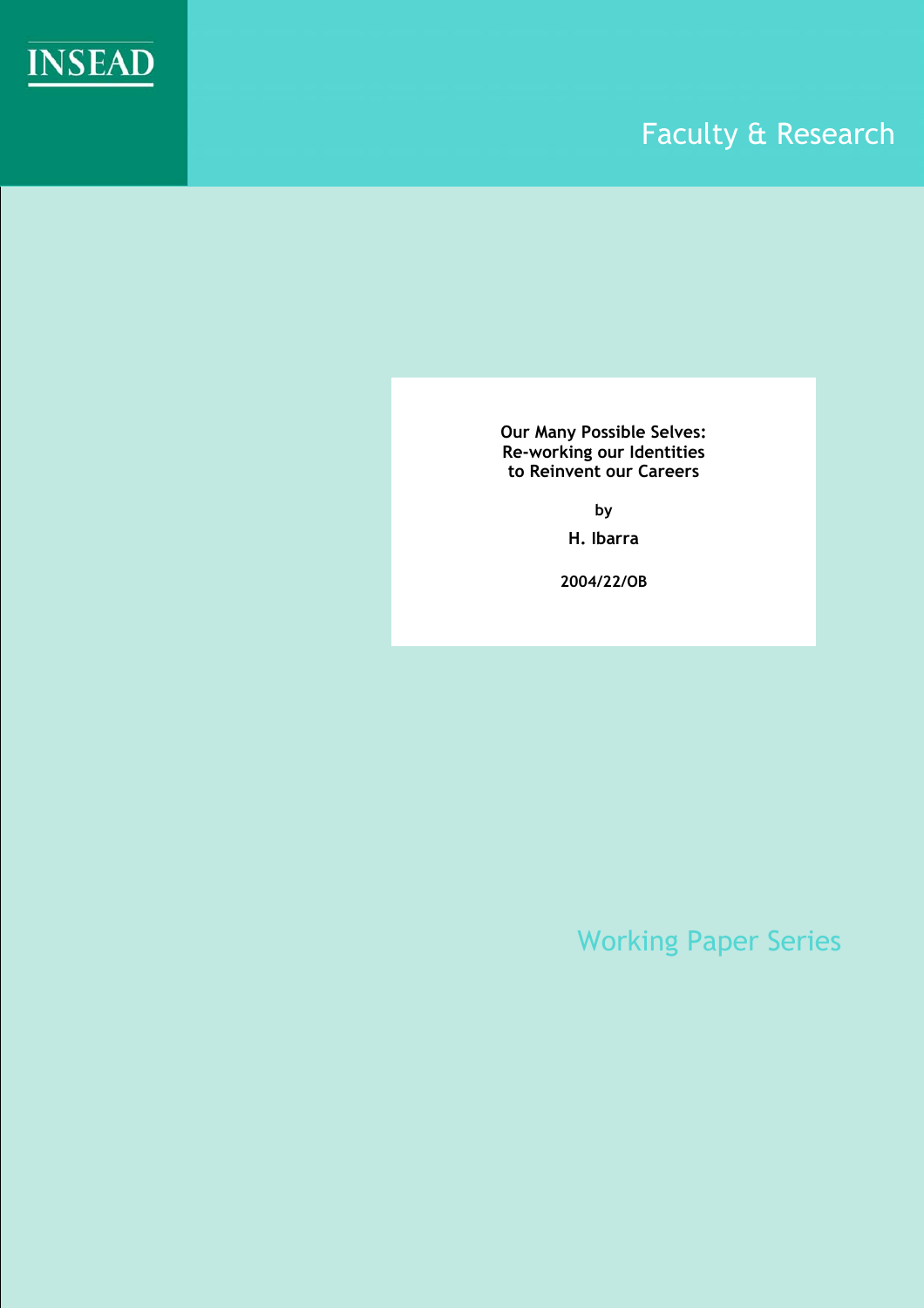# **Our Many Possible Selves: Re-working our Identities to Reinvent our Careers**

## HERMINIA IBARRA

herminia.ibarra@insead.edu

INSEAD Boulevard de Constance 77305 Fontainebleau Cedex France (33)-1-6072-4260

# Working Paper, February 2004

Forthcoming in *The Inclusive Leader:Women Leaders Transforming Organizations & Society*, edited by Lin Coughlin, Ellen Wingard, Linkage.

# *Do not cite without permission*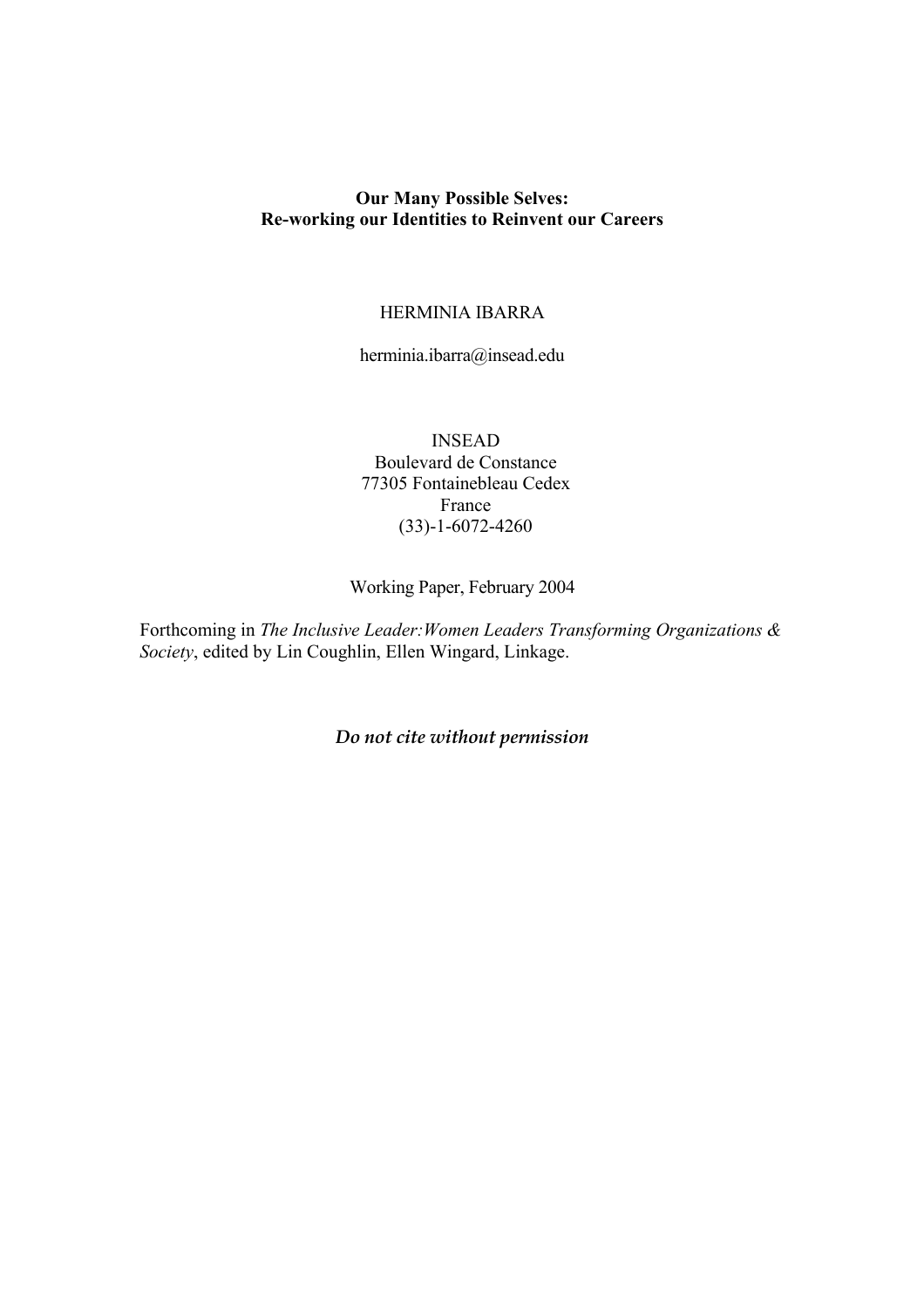## **Our Many Possible Selves: Re-working our Identities to Reinvent our Careers**

#### **Abstract**

"Am I doing what is right for me and should I change direction?" is a question we all ask ourselves at mid-career. But, for an overwhelming number of mid-career professional and business women today this question attains an even greater urgency. Having achieved great successes in traditional careers and often inflexible organizations, at mid-career the desire to give rein to unexpressed facets of ourselves only becomes pressing. In this article, I describe the "unconventional strategies" that both men and women use to successfully reinvent their careers. While these strategies are by no means gender-specific, the women I studied shared characteristic challenges and dilemmas that extended far beyond the familiar work-life balances issues. As they strove to define who they wanted to become and what they wanted to do next, they discovered how they really felt about money and status. They faced their own preconceived notions about "good jobs" versus "women's work." They confronted traditional wisdom about the obvious "tradeoffs:" fame versus satisfaction; money versus fun; impact versus flexibility. Their experiences hold valuable lessons for all professional women striving to create choices beyond the binary (and rigid) thinking that pits the high-powered corporate life against the "mommy track."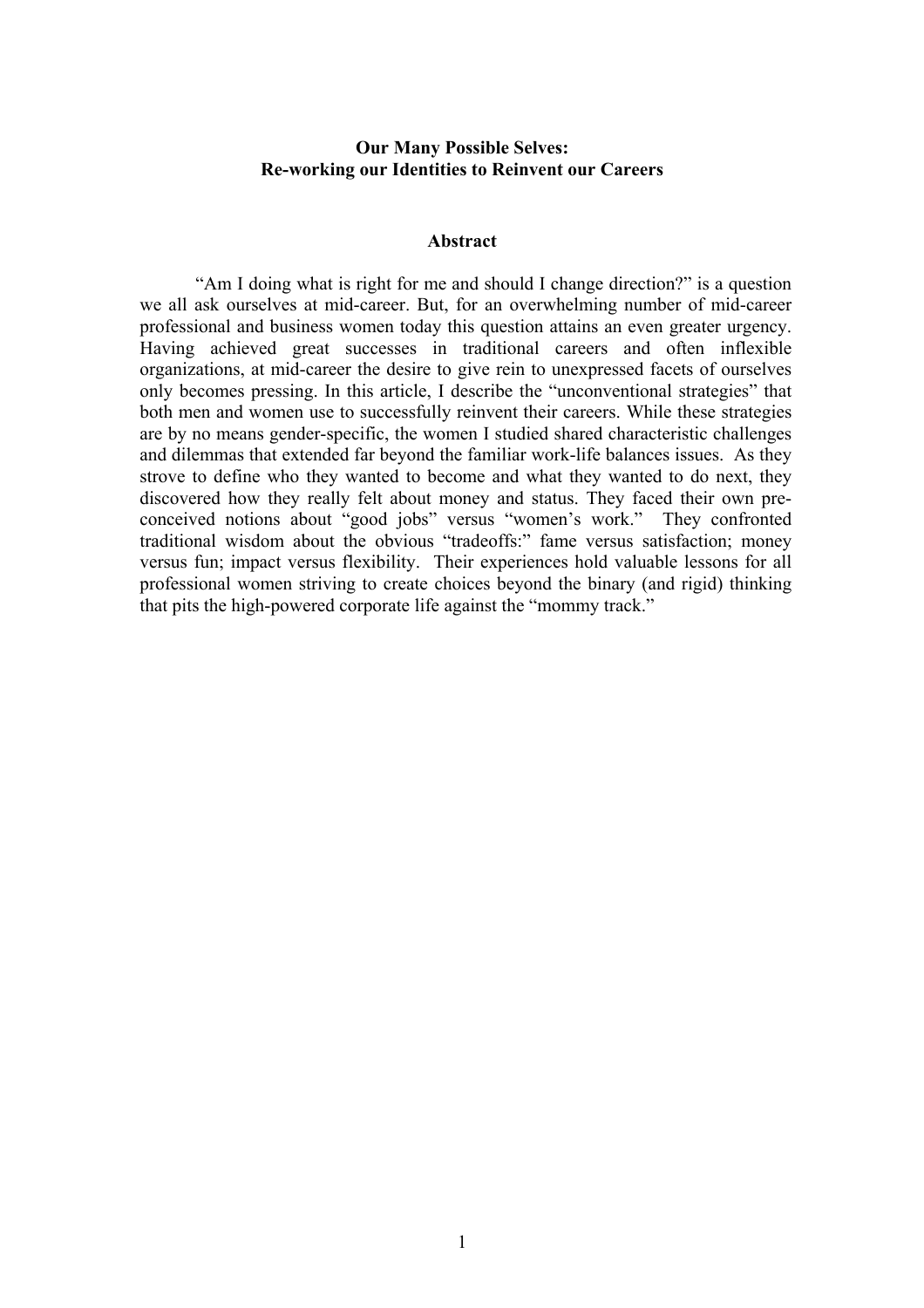### **Our Many Possible Selves: Re-working our Identities to Reinvent our Careers**

"Something's missing."

"I need a change, but I don't know what."

"I hope I'm not doing this five years from now."

"Going to work is no fun anymore but I don't know what I want to do instead"

Thoughts like these are increasingly on the minds of the growing number of mid-career women who are at a crossroads, stuck in jobs they've lost their passion for, unable to strike a balance among their varied roles and interests yet at a loss for a better alternative. "Am I doing what is right for me and should I change direction?" is a question we all ask ourselves at mid-career. But, for an overwhelming number of mid-career professional and business women today this kind of questioning attains an even greater urgency.

Having achieved great successes in traditional careers and often inflexible organizations, at mid-career the desire to give rein to unexpressed facets of ourselves only becomes pressing. To make matters worse, while most of us can state with utter clarity what no longer works, much fewer have clear idea of – or a reliable method for finding – a better alternative. Consider the following examples:

As a thirty-nine-year-old general manager at a large New York publishing house, Brenda Rayport attended a convention of economists to promote one of her books. "We had hired a caricaturist to draw cartoons of the professors whose textbooks we sold, and he offered to do a caricature of me. His technique was to ask people about their hobbies and interests. He would draw the figures with their little emblems around them. I thought, what will he depict in his drawing of me? A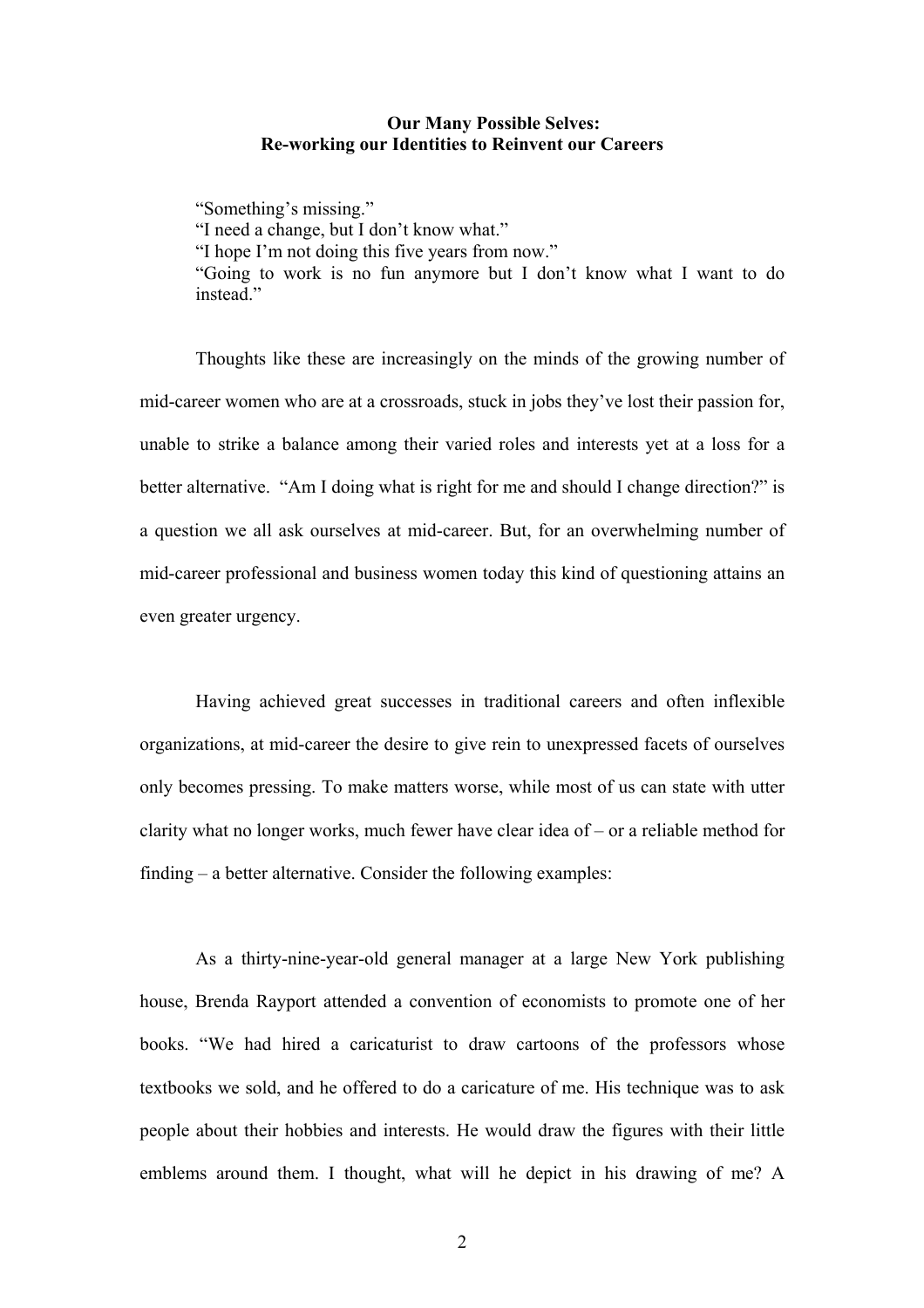textbook? I didn't have anything else in my life at that point. My marriage was no good. I didn't have any hobbies. I said to myself, 'I'm passionate about my work, but is this what I want arrayed in the caricature of myself that I'll hang in my office? I don't think so.' It really bothered me. It became clear that I was doing something very wrong in my life. The problem was that I didn't have a forward trajectory. I couldn't see where I wanted to go next. I really wanted a time-out at that point."

It took Susan Fontaine's several years of planning (and gathering up the courage) to leave an unfulfilling job as partner and head of the strategy practice at a top consulting firm. She knew she wanted to travel less and to spend more time with her children. But, a busy schedule had left her no time to figure out a future direction and she felt ambivalent about making a "mommy's choice." "I was thinking about leaving, but because I had been working so hard and I had two small children, I didn't really know what I *could* do, not to mention what I wanted next. I was clear, though, that I didn't want to just go on to another big consultancy and do the same thing in a new company. After a few weeks of wondering what next, a close client, the CEO of a Financial Times 1000 firm, offered her the top strategy job, the "perfect" position, according to what she calls "the relentless logic of a post-MBA CV." Confident that she explained her new priorities, and flattered by the extent to which they wanted her and only her, she took it. No sooner had she started, however, she realized the new job was no different from her old position in all the aspects she was seeking to change.

A Spanish Literature professor, June Prescott returned to her academic department after a one-year sabbatical and realized that the deep-seated discontent with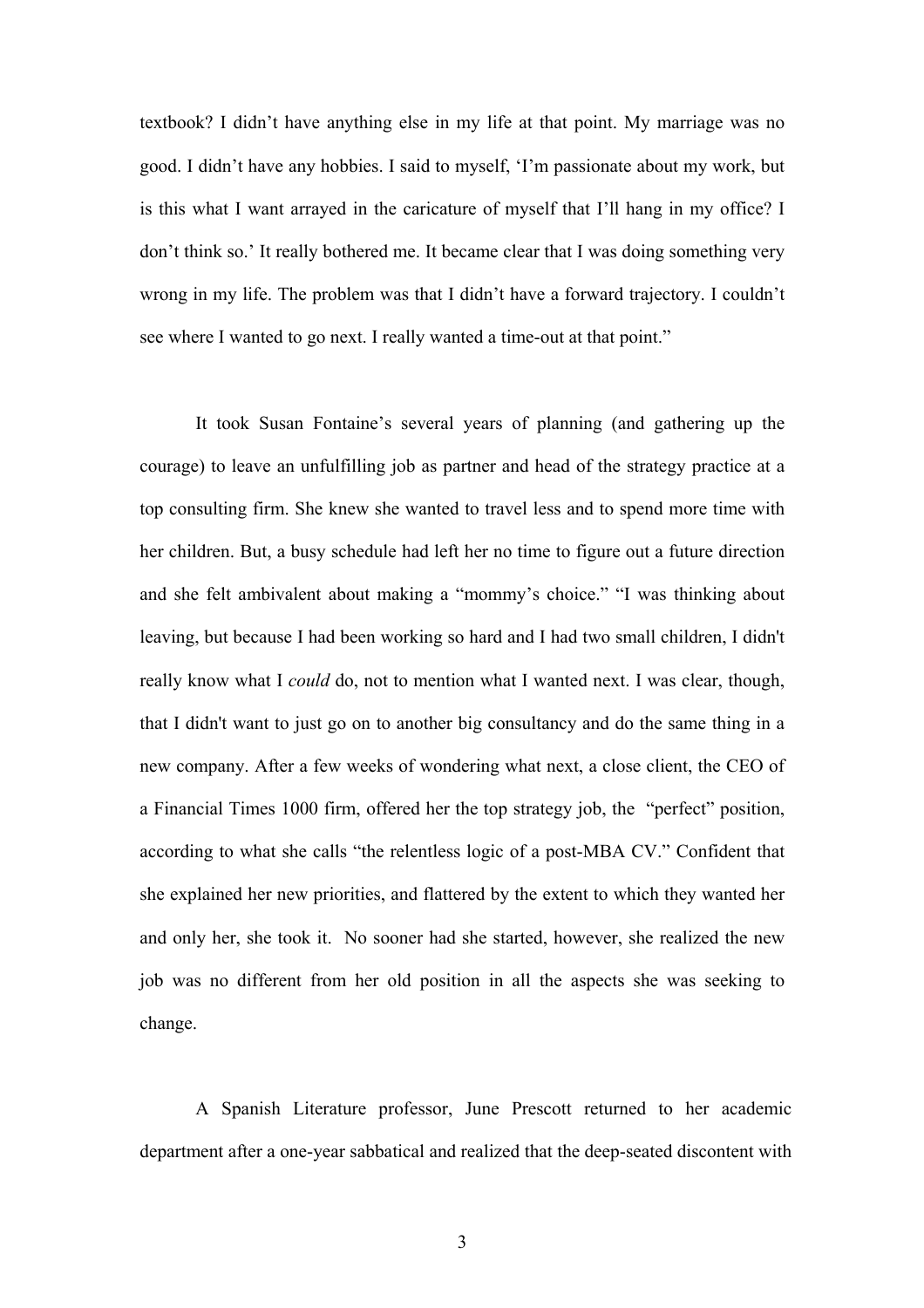academic politics and wages that had troubled her for years had become unbearable. "Once I became a mother and wife my interests and values changed. My intellectual life at the university had no importance compared with my wish to create an environment that would permit me a full dedication to my family- a real chance at making more money, giving my children good schools, being with them, and being with them out in the world in a way that would be consonant with my work life." Her idea: translate her aptitude as an amateur investor into a new career in finance. But, her age and literary background would make her a tough sell to Wall Street. After nearly two years of sustained investigation, the euphoria of new possibilities was damped by the paucity of actual job prospects.

Brenda, Susan and June had much more in common than their hard work and successful careers. Like so many of the men and women I studied (see "About the Study"), at mid-career they found themselves at an impasse -- dissatisfied with the old yet unable to imagine or bring to life a new, more fulfilling and economically feasible alternative. In this article I describe the "unconventional strategies" that they, and the rest of the thirty-nine managers and professionals I studied used to explore possible futures.

While these strategies are by no means gender-specific -- both men and women used them quite successfully -- the women in my study shared characteristic challenges and dilemmas that extended far beyond the familiar work-life balances issues. As they strove to define who they wanted to become and what they wanted to do next, they discovered how they really felt about money and status. They faced their own preconceived notions about "good jobs" versus "women's work." They confronted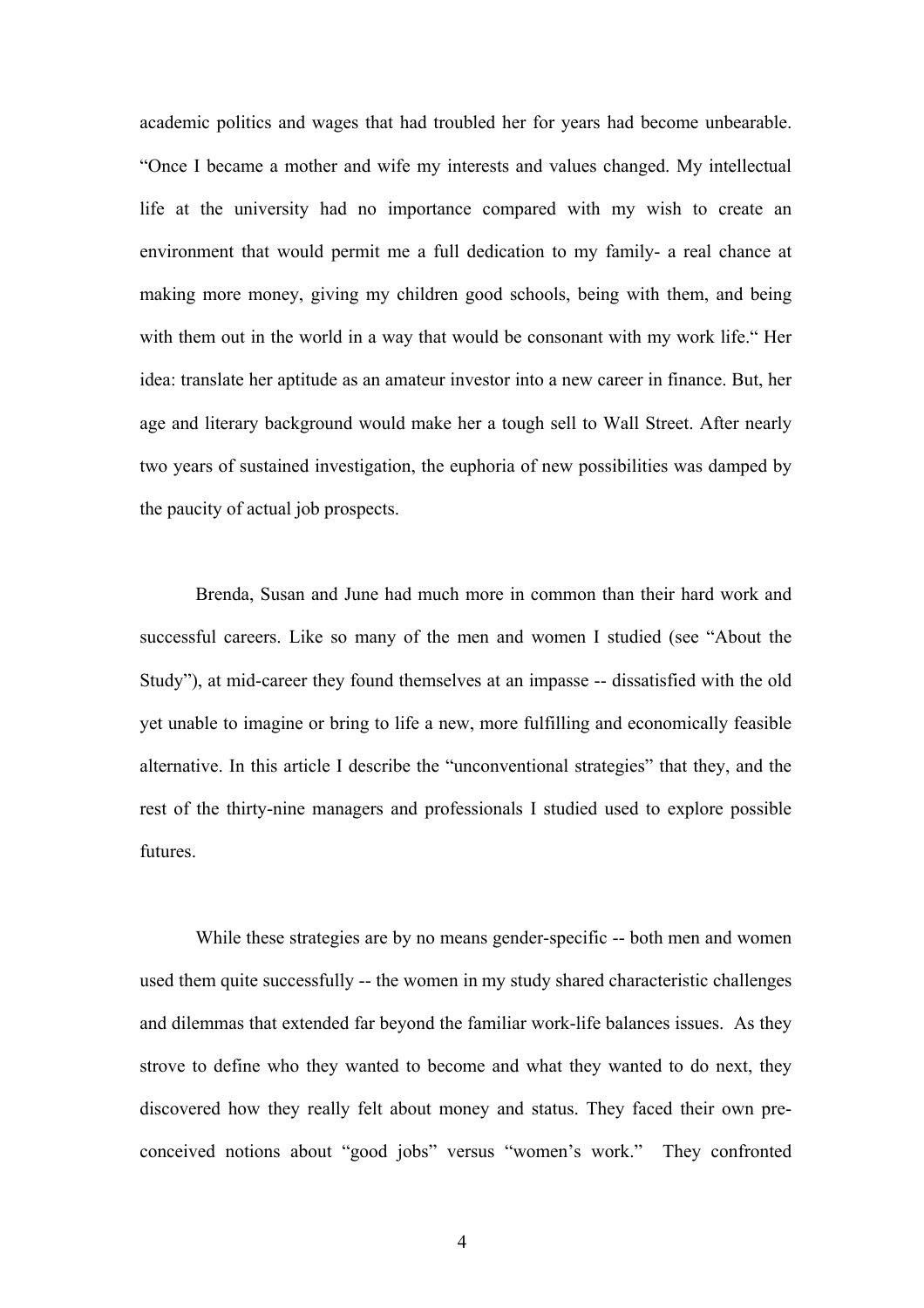traditional wisdom about the obvious "tradeoffs:" fame versus satisfaction; money versus fun; impact versus flexibility. Their experiences hold valuable lessons for all professional women striving to create choices beyond the binary (and rigid) thinking that pits the high-powered corporate life against the "mommy track."

### **Working Identity**

What is identity? Most traditional definitions – the ones that are the foundation for most career advice – are based on the notion of an "inner core" or a "true self." By early adulthood, these theories suggest, people have formed a relatively stable personality structure, defined by their aptitudes, preferences and values. Excavating this true self -- often forgotten in a dead-end pursuit of fame, fortune, or social approval -- should be the starting point of any career re-orientation. With the appropriate self-knowledge, obtained via introspection and psychological testing, the search for the right "match" is easier and the mistakes of the past avoided.

The work of Stanford cognitive psychologist Hazel Markus and other behavioral scientists, however, offers a different definition of identity, one that is more consistent with what I discovered: We are not one but many selves. And, they are defined as powerfully by our hopes and fears for the future and by our present circumstances as by our past history.

Possible selves, the images and fantasies we all have of about who we hope to become, think we should become, or even fear becoming in the future, are at the heart of the career change process. Though the conventional wisdom says that pain – a self we fear becoming attaining realistic proportions -- is the only driver for change, in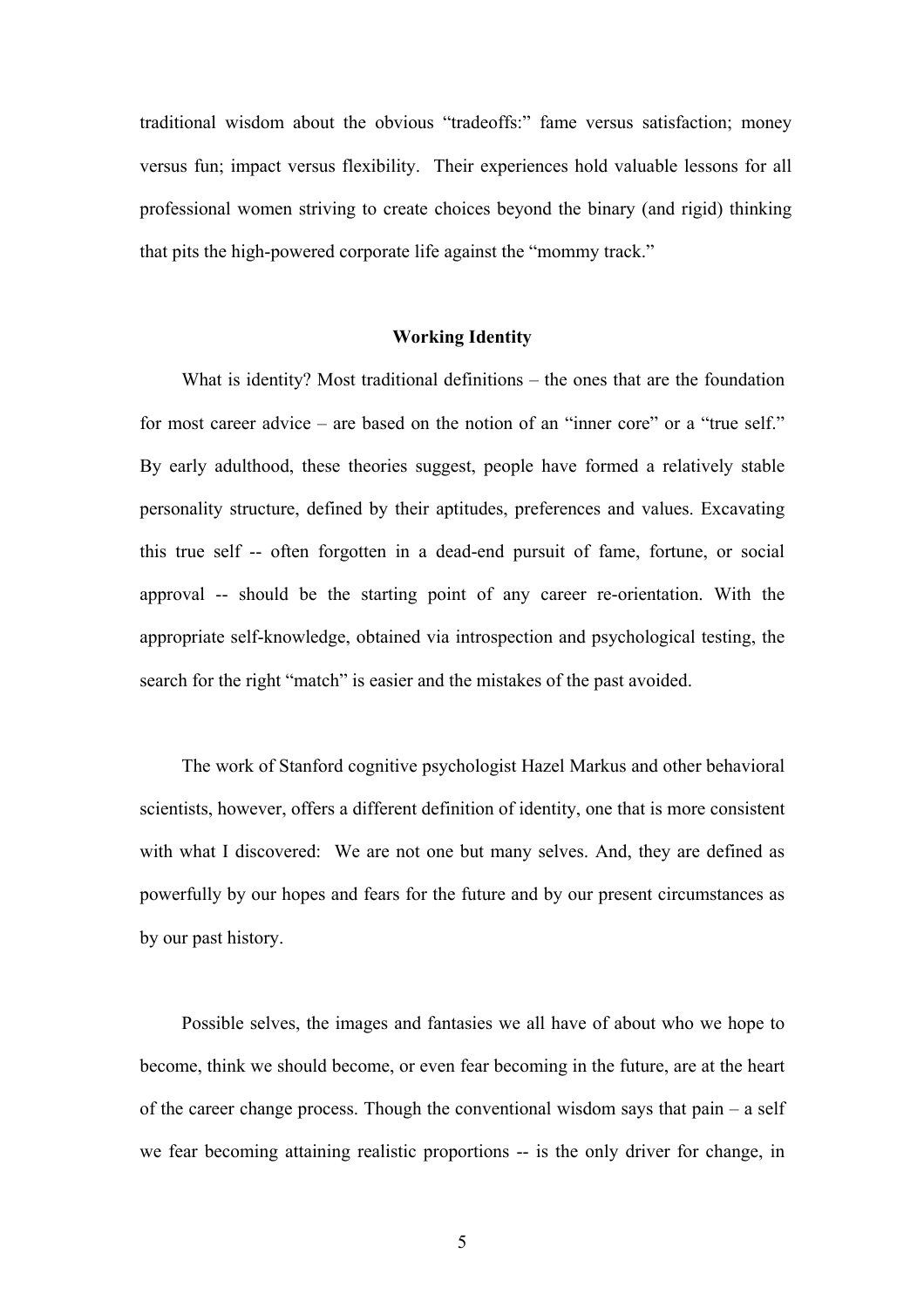reality pain can create paralysis. We change only when we have tangible and enticing alternatives, ones we can feel, touch and taste. That is why *working identity*, as a practice, is necessarily a process of experimenting, testing and learning about our possible selves.

How do we work and rework our identities? By doing new things and meeting new people. By telling and re-telling our stories. And, of course by taking the time that trial and error discovery requires. Below I continue the stories of Brenda, Susan and June. As we will see, it is not in a moment of blinding insight but rather by taking small *action* steps that each found her way to a new career.

# *Step 1. Craft Experiments to test possible selves*

By far the biggest mistake people make when trying to change careers is delaying the first step until they have settled on a destination. Alternatively, like Susan, for lack of better destination, they settle on a position they hope will change everything, while, in fact, changing nothing at all.

Few people really leap into the unknown. Instead, most of create possible selves on the side at first, by getting involved, as Susan did, in extracurricular ventures, freelance work and weekend projects. *Crafting experiments* refers to the practice of creating these small probes and side projects. Their great advantage is that they allow us to try out new professional roles on a limited but tangible scale without compromising our current jobs or leaping too quickly into the wrong position. In almost every instance of successful change that I observed, the leap was not a leap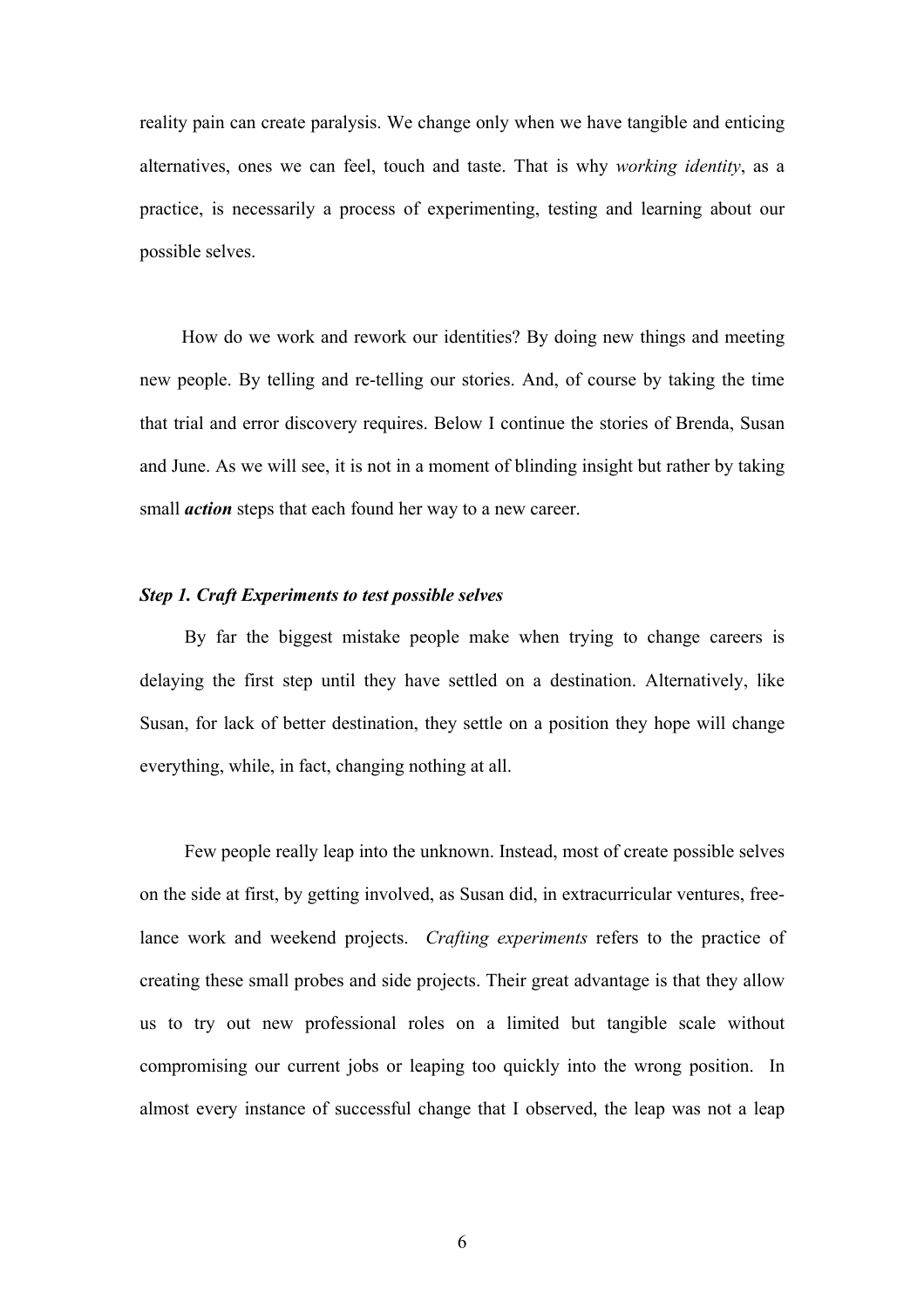because the person had already been deeply engaged in the new career for quite some time.

Realizing she made the wrong choice, Susan (the consultant we saw above) gathered her courage again and quit. But she doubted herself: " I askedmyself,'why did I accept the job when it wasn'tright?' I also wondered, 'If *this* isn't right, what is right?' I didn't want to go back to the handful of people I had been talking to about jobs. I wanted some space. But, I felt quite a bit of financial pressure. I knew I would have to work again pretty fast, but I also knew that feeling that I had to move instantly on to the next job, not a spending too long deciding, had doomed me. I had the wits to see I needed some time out to have a think." Resolved to explore a range of different possibilities, she took some freelancing assignments in her old line of work and did pro bono work for charities, as her "lifeline" to get her through this difficult period. Through that work, she began to develop contacts that led to paid charity consulting. These concrete experiences, more than any amount of self-reflection, helped her get re-oriented.

Gradually Susan found herself immersed in an industry in which she never expected to work for a living. And she found herself enjoying a style of work freelancing—that she began only out of necessity. "After about two years my "gift work" became my main line of work. The first realization came after a few months of freelancing, when I realized I would not look for another permanent job. I was doing well financially and enjoying the freelance lifestyle. I would not have risked a freelance career had I not gone taken the wrong job in the first place. But once I started doing it, I found it actually suited me very well. Two years later, when it was clear that I was making a good living, that I was able to get quite interesting work, and that my network was serving me well, I had to decide what really wanted I want to do." By this time it was clear her heart was in the non-profit sector.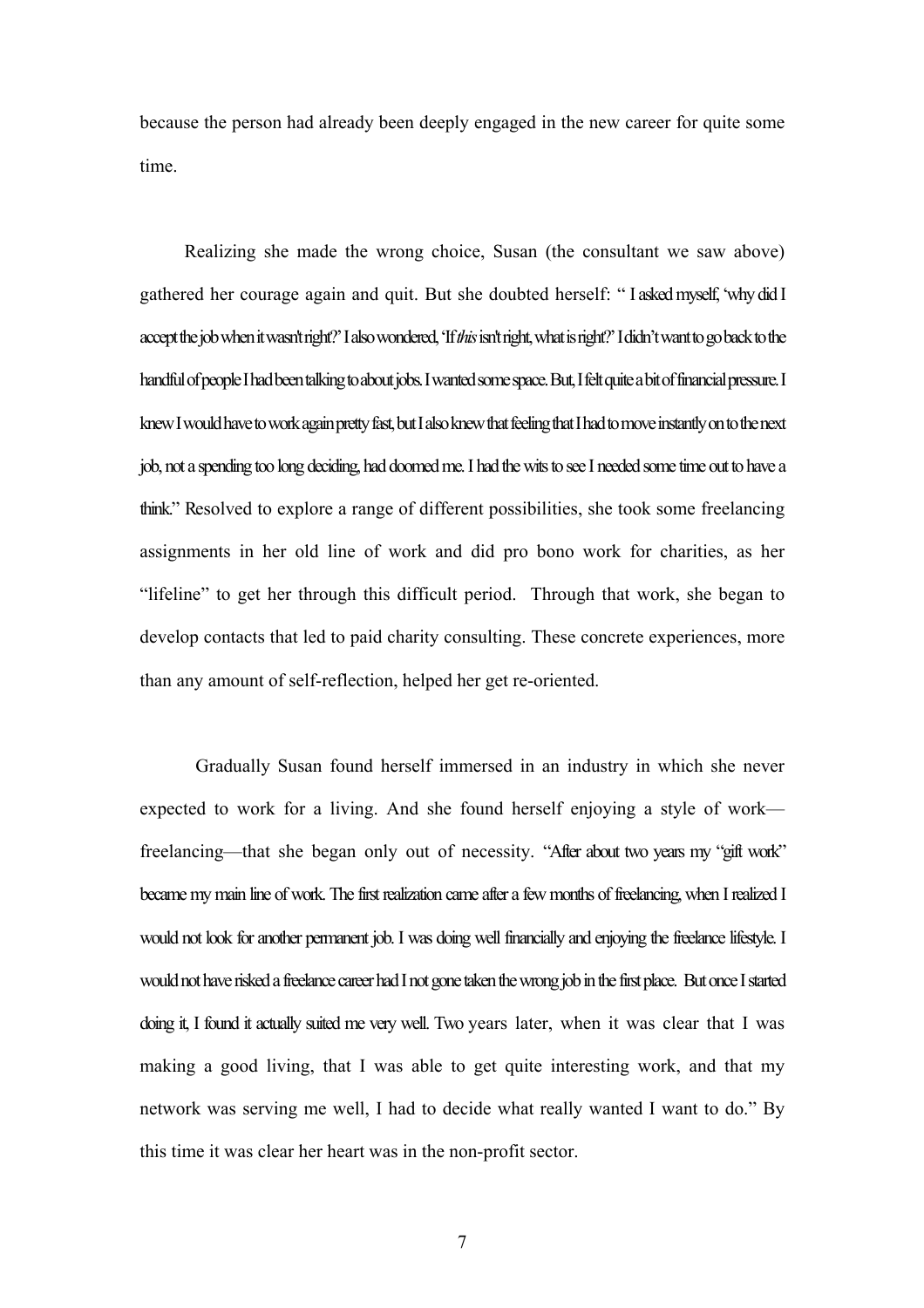There many ways to set up experiments that work. As we'll see below Brenda also did freelance work, as an editor, as an intermediary step between her old career as a manager and her new career as a literary agent. Other people use temporary assignments, outside contracts, advisory work, and "moonlighting" to get experience or build skills in a new industry. Taking courses or picking up training and credentials in a new area is still another way of experimenting, as June did when she audited MBA classes at her university. June, in fact, did not just limit her search to positions in finance, she experimented with a broad palette of possible selves: She looked at management consulting, knowing it was not for her; she considered whether or not to apply to other literature jobs; she took on a one-year volunteer project coaching highschool instructors to teach literature; she revisited the idea of moving into university administration; and she investigated a range of finance possibilities.

#### *Step 2. Shift your connections towards the future*

.

Consider how many times we have heard someone reproach their company by saying "There is no one here I want to be like." At mid-career our desire for change is rarely only about the actual work we do; it is equally if not more importantly about changing our working relationships so they are more satisfying and more inspiring. *Shifting connections* refers to the practice of finding people who can help us see and grow into our new selves. For most successful career changers that I observed, a guiding figure or new professional community help light the way and cushioned the eventual leap.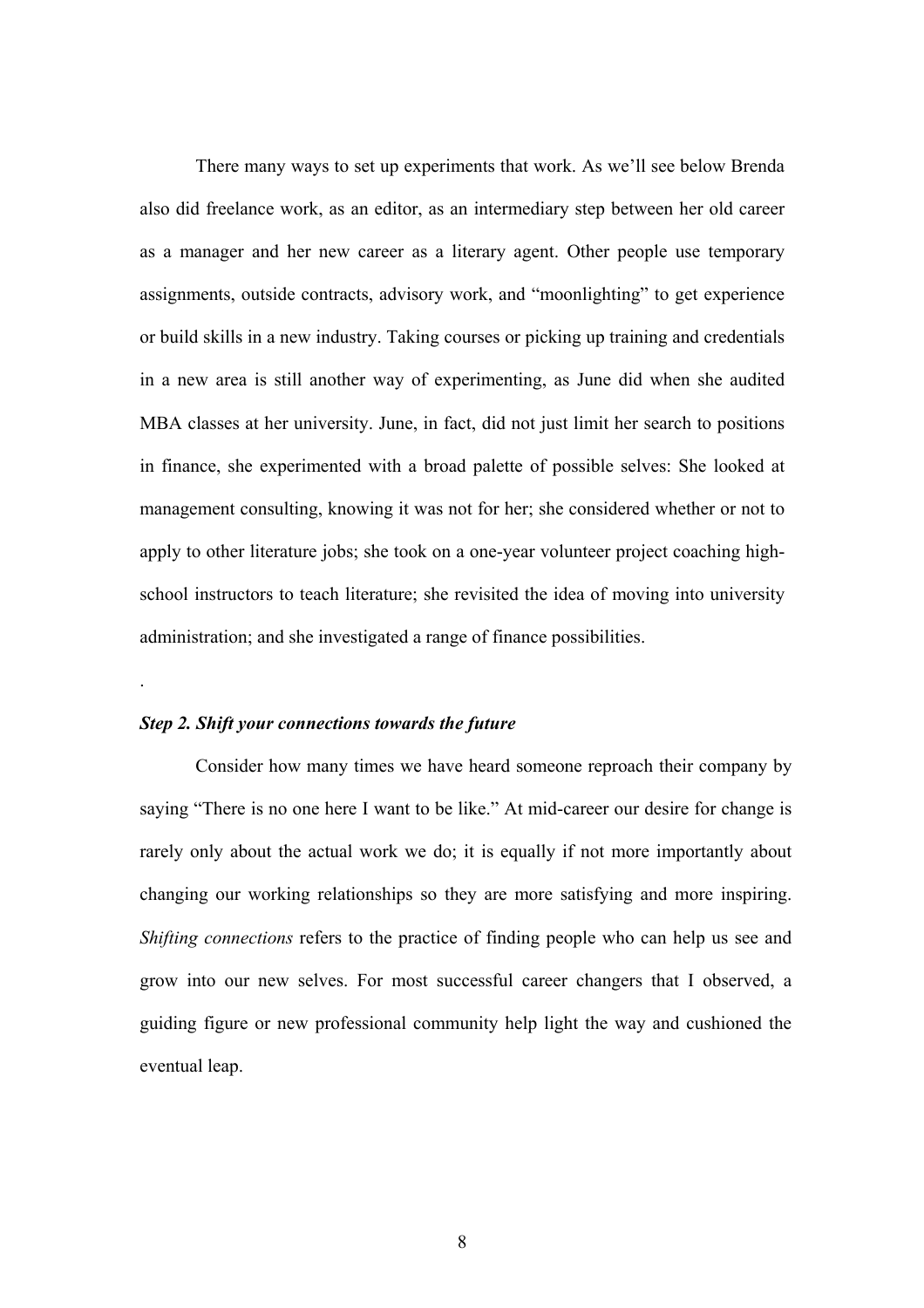June had grown to dislike many of the people she worked with. There was not a single one among them whom she wanted to be like. But, still it was hard to make the break. "My academic department was family, a dysfunctional one," June says, "but one I was an intimate part of, one I joined at age seventeen when I went to college." For her, leaving academia meant not just giving up a long-term career objective, but leaving the mentor and family with whom she had grown up professionally. And, by leaving she was necessarily disappointing those who had been her role models and peers.

To make a break with the past we must venture into unknown networks—and not just for job leads. Making a career change requires a more than a little help from mentors, guides, sounding boards and role models. New guides and communities offer inclusion, provide a safe base for trying out new possibilities and replace the community that is being lost. From the start June tried to meet as many people as possible in the world of finance. Those possibilities amplified when she started auditing MBS courses at her University. "I thought it was going to feel like a divorce, a huge loss," she recounts, "but it didn't. I loved my business courses and the project groups. It's a lot easier when you feel emotionally involved in something else."

At the same time as she did the "usual networking" via the MBA career office and using traditional college alumni listings June pursued another idea: finding a person she admired and convincing him to take her on as an apprentice. One candidate was James Cramer, a financial pundit who wrote a column for the *Wall Street Journal*. June admired his wit and writing style as much as his insights into the markets. . By e-mail, she told him how much she enjoyed his writing and asked for a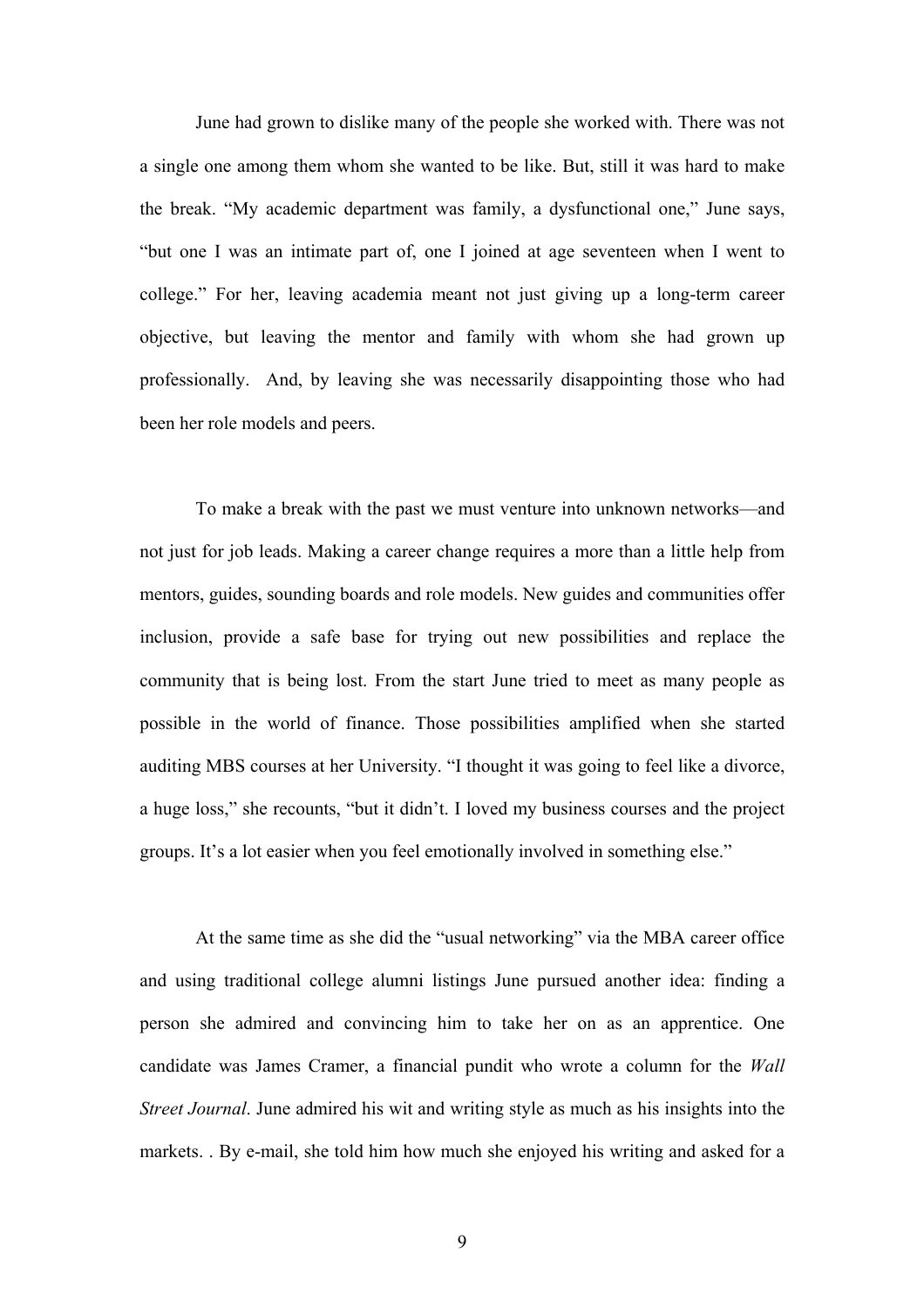meeting. Cramer agreed. He advised her to keep a journal to track her impressions and experiences. A relationship began in which he challenged and guided her.

Finding people with humanities backgrounds as well as finding women who seemed to be successful while still having time for a personal life were, for her, critical tests of her options in the finance world**.** She made friends, for example, with her teaching assistant: "He considers that my working as a literature professor while taking business classes makes me as weird as he." At one investment bank, she was impressed with the physicist in fixed-income research, who graduated from her university. At another bank, she met a managing director with an M.A. in philosophy and theology. She drew inspiration from the financial columnist, who like her, had a flair for writing. She especially enjoyed an economics course taught by a professor from Spain, a country where she had spent much time, and in whose culture her academic discipline was rooted. …Each time June met someone from the new world she was seeking to enter, she ran them through the "Do I want to be like him?" and "Can I be like her?" tests. A "yes" led her to pursue the relationship – and the corresponding possible self – further.

Making a major career change is not simply about picking up new technical skills and repackaging one's image and résumé. It is also about finding people we want to emulate and places where we want to belong. From beginning to end, June's story is punctuated by people she met who made a difference, from the day traders and stock-market speculators who inspired her at the start to the kindred spirits who gave her encouragement and advice along the way. Her desire to move into a career in finance and out of academia grew -- in appeal and in feasibility -- not as an abstract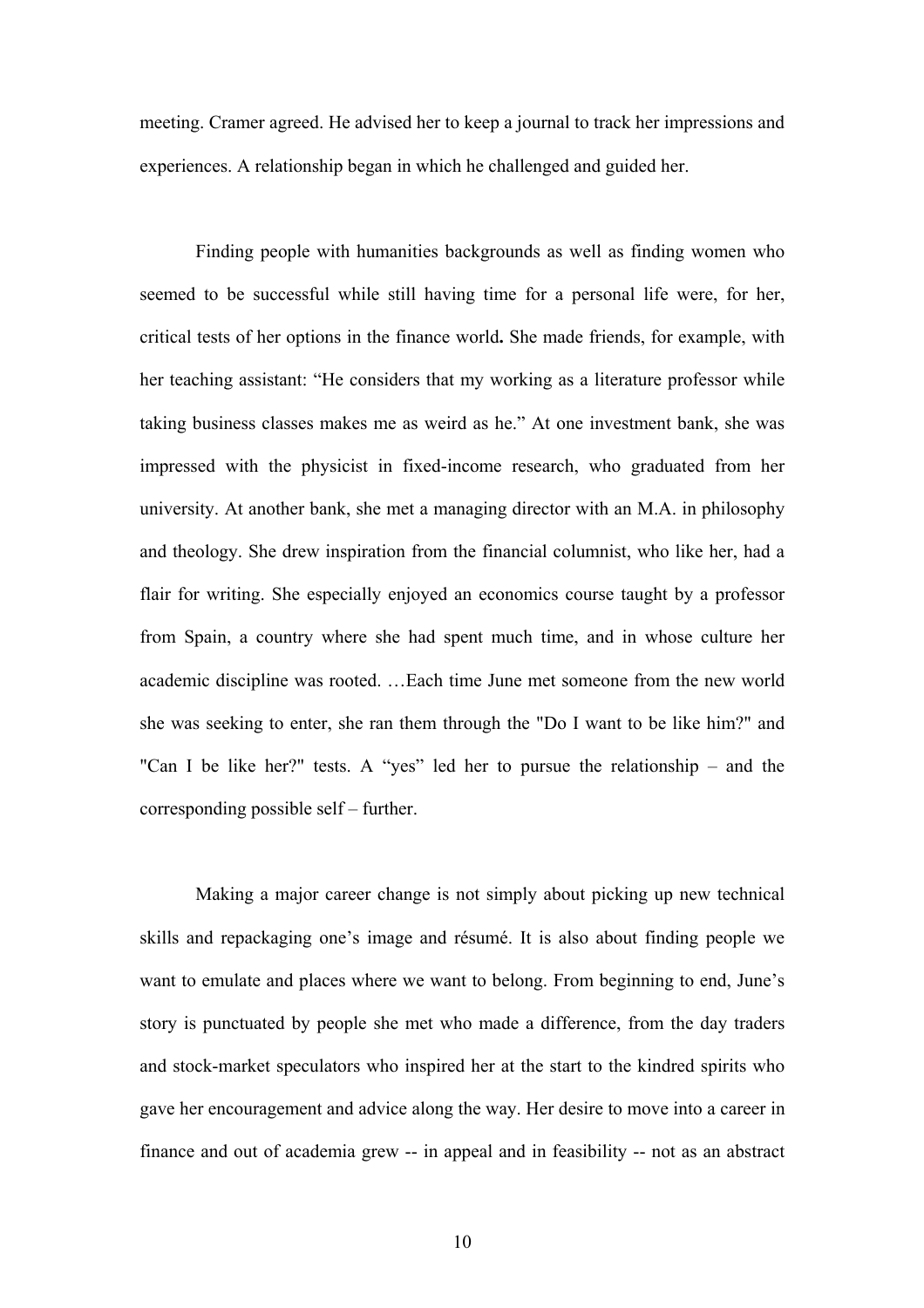idea but as a tangible reality embodied in the people she did (and did *not*) want to be like<sup>"</sup>

#### *Step 3. Tell and Re-tell Your Story*

.

In the middle of the confusion about which way to go many of us hope for one event that will clarify everything, that will transform our yearning for change into a coherent trajectory. For Brenda, the cartoon episode was the "click" that got her moving. The third working identity practice, *making sense* refers to the practice of creating our own triggers: infusing events -- the momentous and the mundane -- with special meaning and weaving them into a story about who we are becoming.

In fact, Brenda experienced a multitude of triggers. A major change in her firm's internal management (one she did not like), a new "commuter" relationship, and a looming fortieth birthday were all nudging her to reexamine her fifteen-year career in publishing. "I met my future husband, Aaron, who lived in Chicago. As a general manager, I had completely given up any personal life. The business was global, I was on the road two weeks out of four the whole year round. Suddenly I was getting married again."

"I moved Chicago determined to be a whole person again, which meant having to develop those parts of me that were quite underdeveloped. I was going to make damn sure that the next time someone had to draw a picture of me, there would be plenty of things to put around it. The big decision wasn't moving to Chicago. It was deciding not to go back to my firm in a comparable position. I could have done that, and they encouraged me to, but I really didn't want to. Then, I was headhunted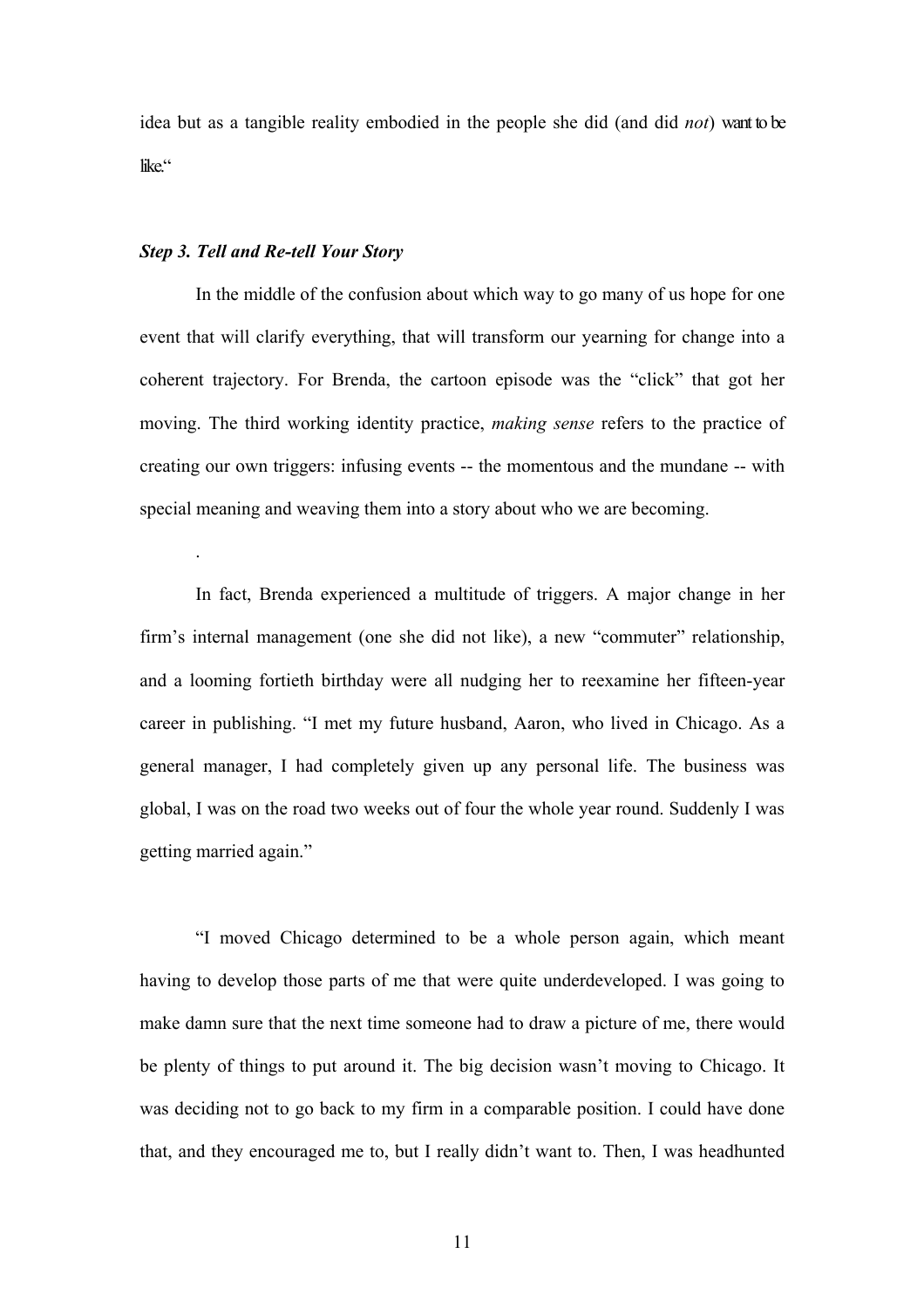by everybody, for jobs close to what I had done before. But I didn't want that. The problem was, I didn't have a forward trajectory, I couldn't see where I was going." Not knowing what next, Brenda took a time-out.

A year and a half sabbatical allowed her much more than rest and recovery from her punishing schedule as a manager. Taking time, doing volunteer work and exploring diverse alternatives allowed her to come to terms with her desire for work that was both fun and lucrative. "I thought I wanted to work in education. I volunteered in the public schools. I had to learn to listen more to myself, to reflect on what I wanted to do and what I enjoyed doing. I include being successful and making money in 'enjoy doing,' but I had to figure out how to put the pleasure back in into a money-making job."

Taking a time-out also allowed Brenda the time to explore a line of work that, while appealing, she had dismissed as "women's work." "An ongoing dialogue with my husband helped me see that education wasn't it. He urged me look at what I did back in my twenties, what I fell in love with when I left school. I had loved being an editor. I remember having enormous discussions with him, often pretty anguished ones. I felt editing was women's work. I thought it was a submissive, or subordinate, kind of helping work. I really fought that. But, that dialogue allowed me to start working as a freelance editor, which was really only a step. I thought it would lead to something else, but I didn't know what. Slowly, it began to dawn on me that being a literary agent might be the absolute best option."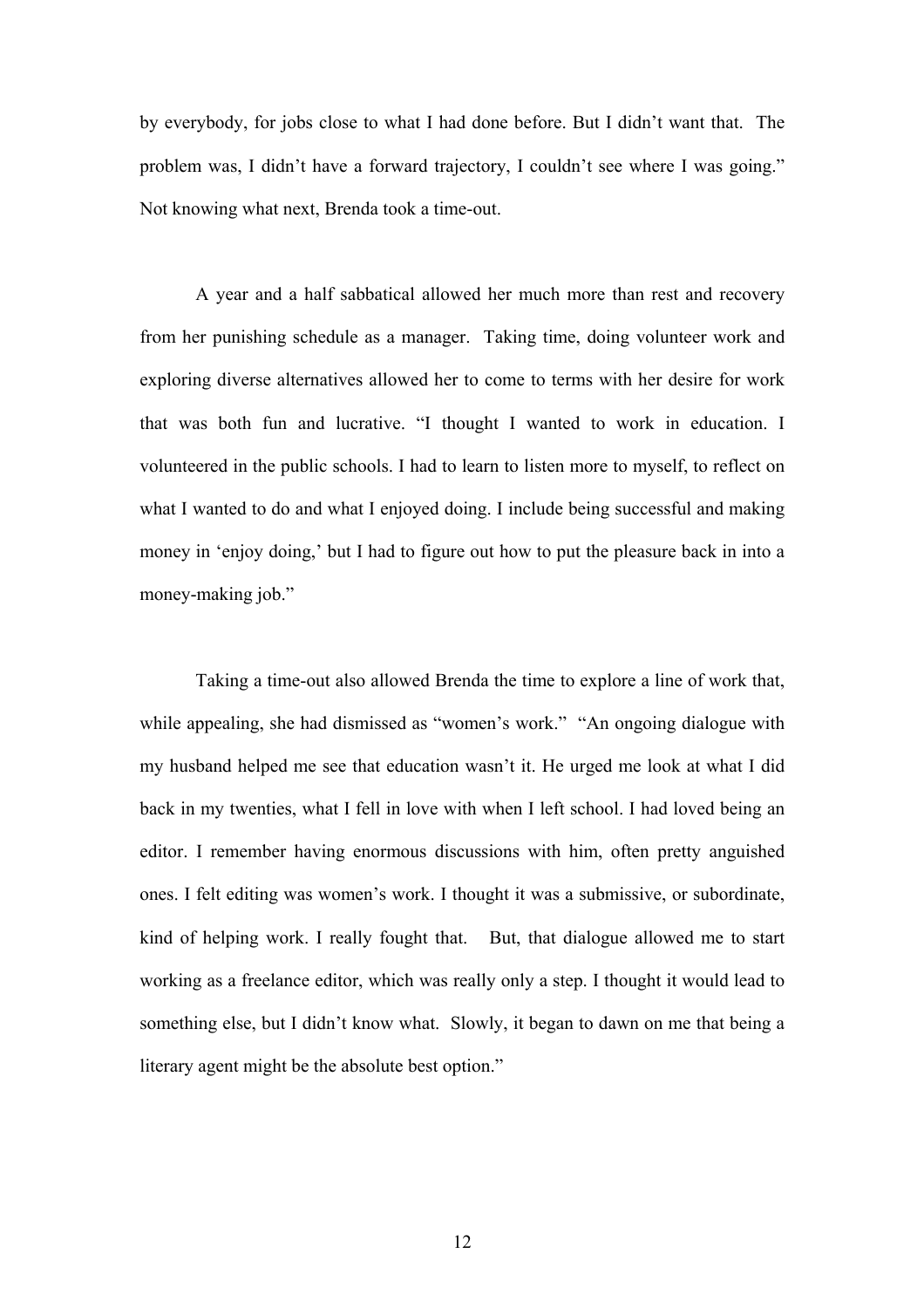Trigger events don't just jolt us out our habitual routines, they are critical components of good stories, and, therefore, the necessary elements of plot for our emerging stories. Arranging our life events into a coherent story is one of the subtlest yet most demanding challenges of a career transition. Without a story that explains why we must change, the people to whom we are pitching our reinvention remains dubious and we too, feel unsettled and uncertain of our own identity. June's attempts at explaining herself—why she wanted to make such a seemingly "crazy" career change, from literature to Wall Street, why a potential employer should take a chance on her, why she was attracted to a company she had never heard of a day before were at first provisional, sometimes clumsy ways of redefining herself. But, each time she wrote a cover letter, went through an interview, or updated friends and family on her progress, she better defined what was exciting to her, and in each public declaration of her intent to change careers she committed herself further

Good stories develop in the telling and retelling, by putting them into the public sphere even before they are fully formed. It took Brenda close to three years after the cartoon episode to figure out a new direction. In the interim, the cartoon episode became a guiding image she used each time she came to a fork in a road, to remind herself of the feared possible self she was still at risk of reverting to, and its counterpart, the still vague but much desired Brenda with a multifaceted, rich life.

#### **Dropping the Rocks**

Like many who switch careers, Susan's transition brought her back to her starting point: working full-time for a top consultancy. Yet her professional life—the way she does her work, the way she relates to coworkers and employers, and the way

13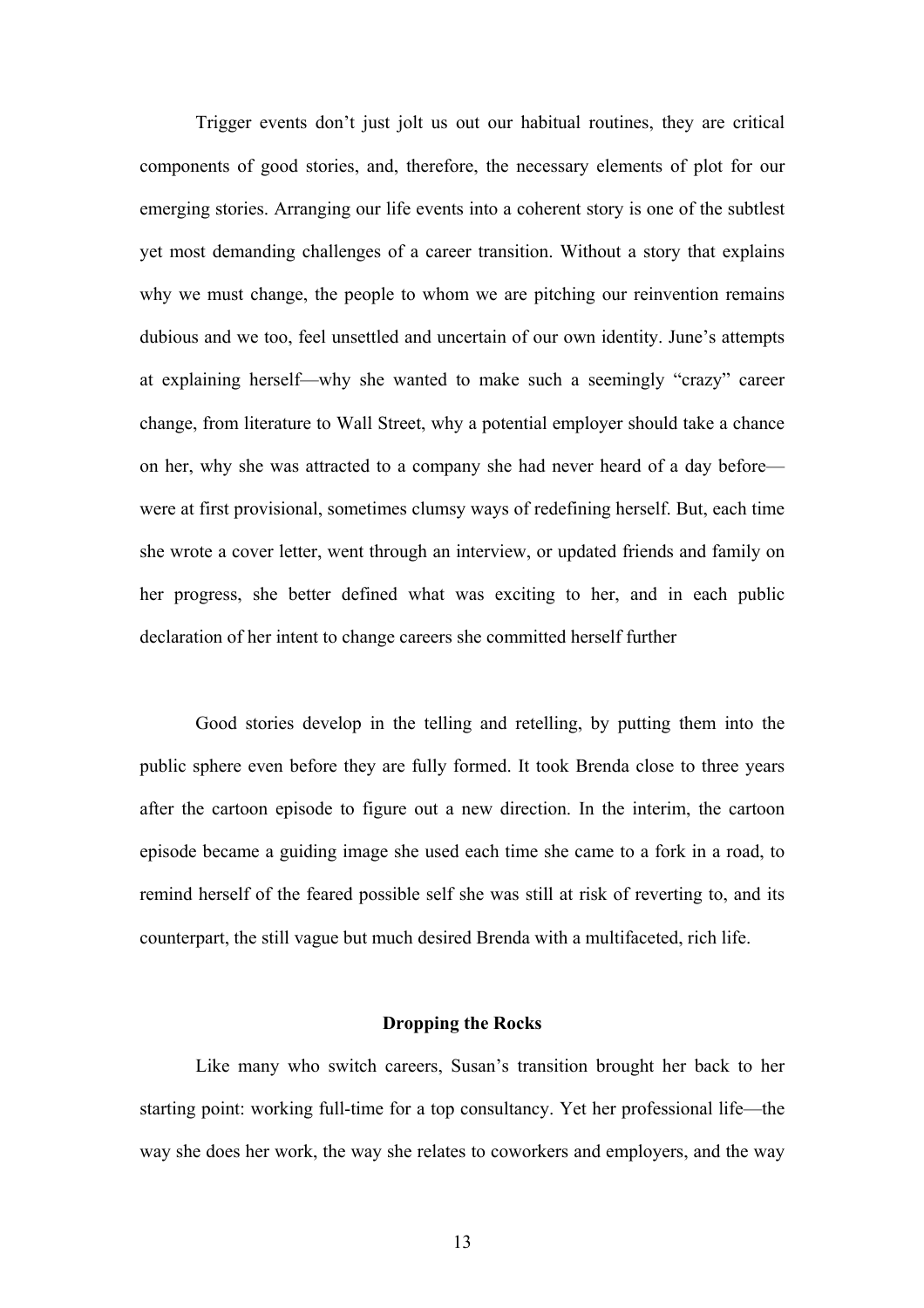she balances her personal and professional life—changed because of what she learned a long the way. Making a career move is a chance to make fundamental changes in one's life. Many people, like Susan, have long-held dreams about their careers but for one reason or another—including financial, family, or social pressures—have put them off. In some cases, like Susan's, the issue is less the *substance* of the work than the *lack of flexibility* of the institutional structure in which the work gets done. In other cases, a person may have dreamed of becoming a writer, musician, or entrepreneur, but the practicalities of life constrained them. Still others experience the deeper problem as an issue of authenticity, finding themselves caught in a work situation that asks them to suppress too much of who they are in order to fit in. Whatever the cause, a time comes when long-ignored values, priorities, and passions reassert themselves—or the inconsistencies in our lives grow too blatant to ignore.

Elizabeth McKenna, who wrote about the life and career changes of women struggling to balance work and personal life, tells a parable about a woman swimming across a lake with a rock in her hand. As the woman neared the center of the lake, she started to sink from the weight of the stone. People watching from the shore urged her to drop the rock but she kept swimming, each time sinking more and more. To the gathering crowd the solution was obvious. Their "drop the rock" chorus grew louder and louder. with her increasing difficulty staying afloat. But all their yelling did little good. As she sank, they heard her say, "I can't. It's mine."

McKenna uses this story of a drowning woman to illustrate how stubbornly we can hold ourselves back. Susan, in fact, had many "rocks." One was her definition of a good job and, therefore, a good career move, what she called the "relentlesslogicofone's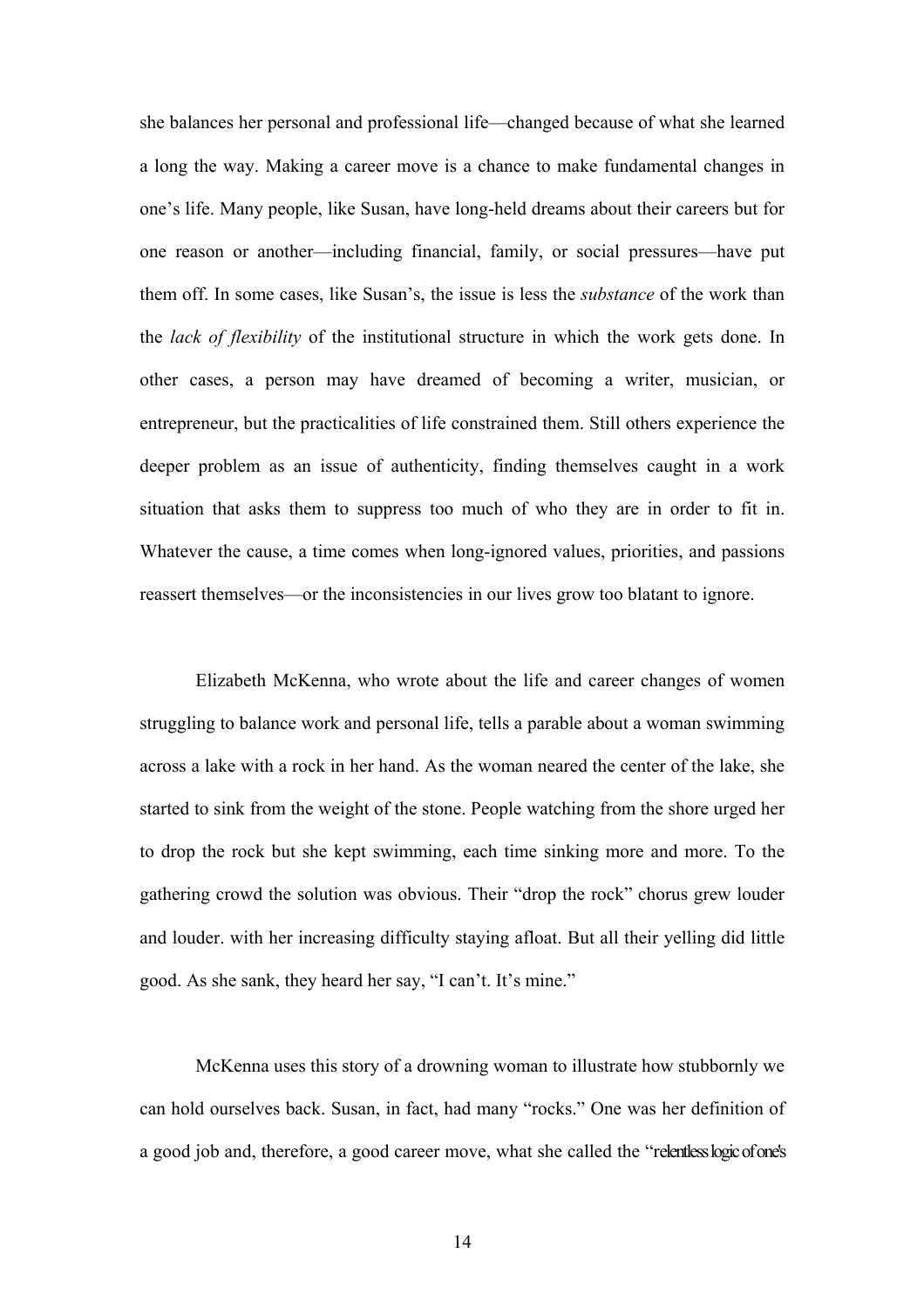post M.B.A. CV." That rock was made heavier by her ambivalent feelings about sacrificing her ambition in order to be a better parent. Another rock was her fear ofnot having enough money, an understandable but untested fear. Although she knew what deep change she sought—better balance, greater meaning—when a job came up that allowed her to hold on to the rocks, she convinced herself that it was a good move.

The inconsistencies between what Susan said she wanted and the choices she kept making created fault lines in her evolving life. Taking the wrong job led to the first "crack" in a tight system of interlocking assumptions and priorities that, consciously or not, had always informed her career decisions. But without having had time to explore options, to experiment, to assimilate discrepant experiences, the mistake simply made her doubt her judgment. She still could not see her own responsibility for the out-of-whack work-life balance, hence she was unable to fully make use of the new information about herself to take stock of past events or identify future steps.

Many people in transition stumble onto the fact that they derive much of their sense of identity from their title and employer, and that such an overidentification with any institution can lead to stunted growth in other arenas. Far into our careers we can remain the victim of other people's values and expectations. Susan worried that peers would think she was downshifting from an ambitious consulting career for the mommy track. When she accepted the wrong job, she got lots of validation: Everyone wanted her business card, and asked her to have lunch. She moved, not according to her own logic but according to the logic of a "traditional" MBA career.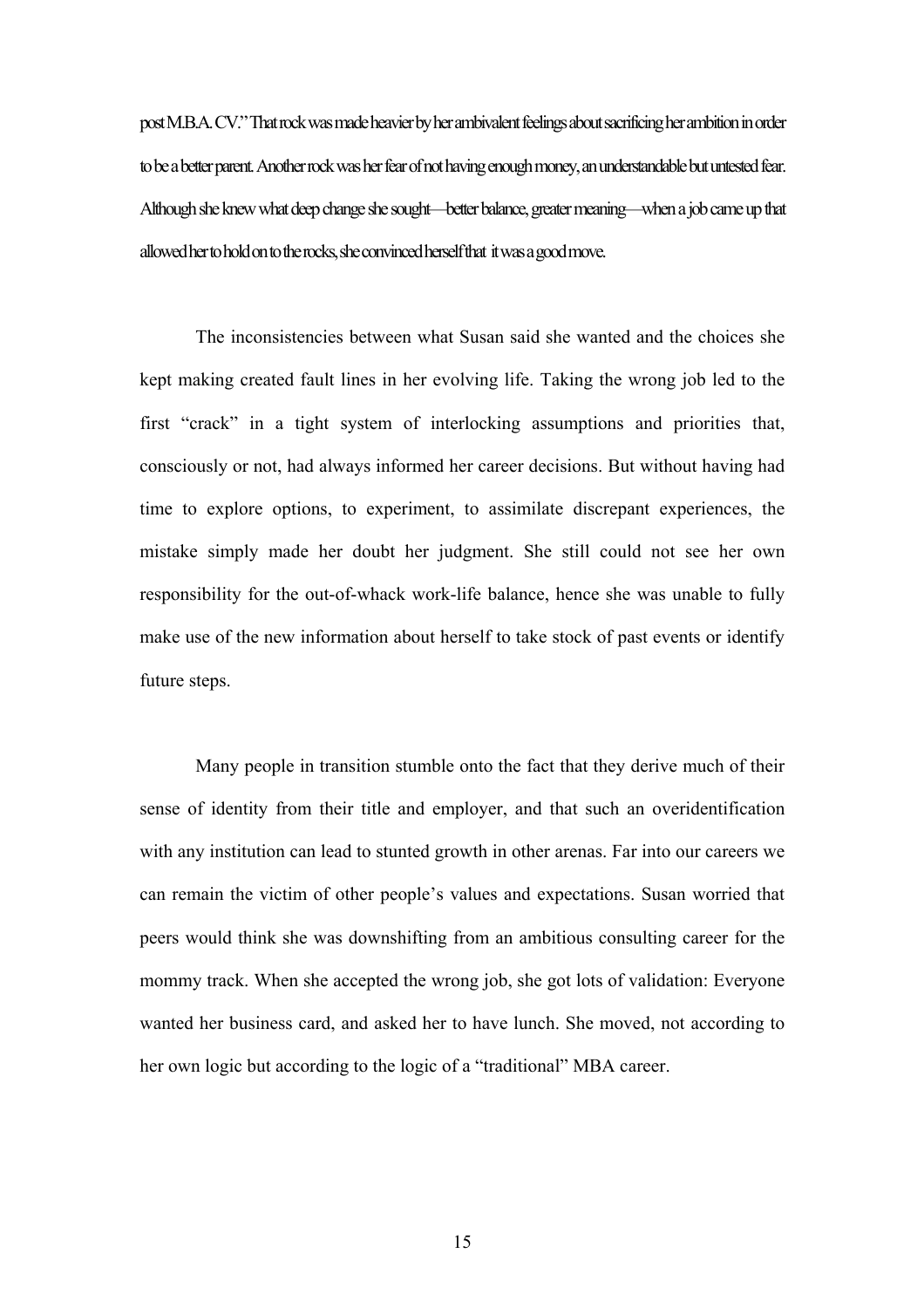Becoming our own person, breaking free from our "ought selves"—the identity molded by important people in our lives—is at heart of the transition process. June's parents were proud of her Ivy League position and her mentor felt he'd groomed her for academic fame and glory. As she began to identify with the values, norms, attitudes, and expectations of people working in the business world and began building relationships with people outside academia, her colleagues attributed her diminished engagement to marriage and motherhood. She was no longer as available for lunches and extracurricular activities. Now that she had " a personal agenda," as her mentor head put it, she was obviously less committed to the scholarly life.

June, in fact, faced a typical dilemma: how to reconcile her ambition and her family responsibility. Her desire to better provide for her children informed her desire for career change, yet she recognized that bringing up motherhood in her job interviews amounted to shooting herself in the foot. She came to understand that the most attractive places from a career standpoint would leave her little time for her family. When her stockbroker, who worked for a rapidly growing US brokerage house, encouraged her to apply there, she was not interested. Her strategy was to go for "the top names," figuring that starting at one of the most prominent companies would offer the best learning opportunity. A year into the search and exploration process she took a different view. What at first had seemed so far from the world of Wall Street, so much less glamorous than private banking, revealed a different set of advantages: independence, flexibility, good training, good public schools for the girls, the prospect of buying a house with land around it, and a less stressful environment in which to earn her stripes.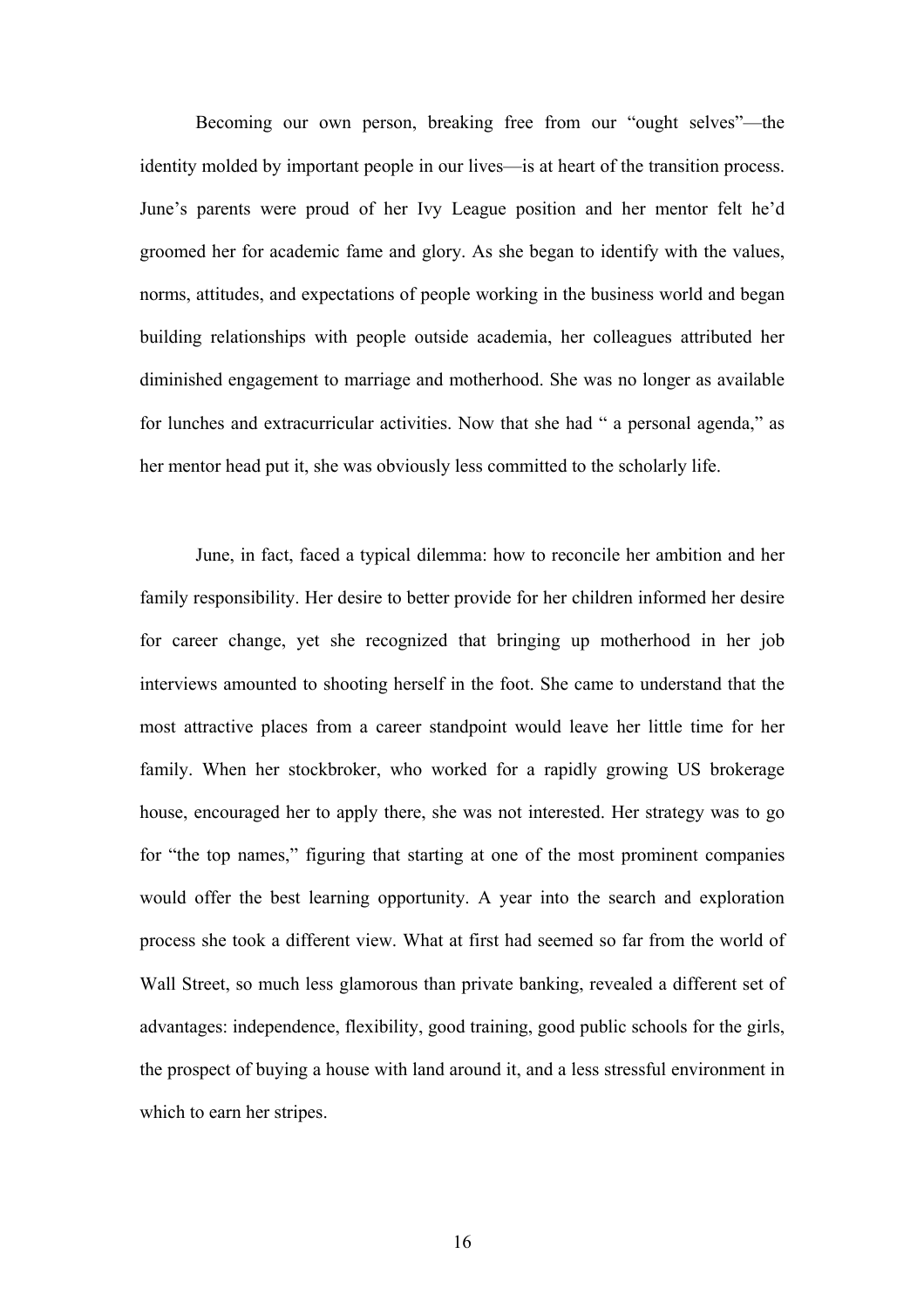In career transitions, the basic assumptions that typically prove most resistant to change include our benchmarks for success and our preconceived notions about what are viable or appealing work arrangements. Brenda's first reaction to a trigger the menace of a cartoon picture—was to overcompensate for the void she felt by putting her career at the bottom of her list of priorities. She did volunteer work and considered a career in education. She struggled to reconcile her natural talents with her distain for "women's work." But stepping back led her to a more creative solution, in which she combined the best of all worlds.

Even when we start a career transition with these deeper questions in mind, it can take time to discover what we truly want to change. Trying to tackle the big changes at the beginning can be counterproductive. Our customary mind-set about who we are and what others expect undermines us in myriad subtle ways. Just as starting the change process by trying to identify one's "true self" can cause paralysis rather than progress, starting by trying to change basic assumptions inevitably leads to an exercise in abstraction and, all too often, avoidance of real change. We are simply not equipped to make these deeper changes until we come to understand what they really mean, not as concepts but as realities that define our daily lives.

#### **A life of possibilities**

Major career transitions take three to five years. The years preceding the actual change necessarily involve difficulty, turmoil, confusion, and uncertainty. One of the hardest tasks of reinvention is staying the course when it feels like you are coming undone. Unfortunately, there is no alternative but foreclosure—retreating

17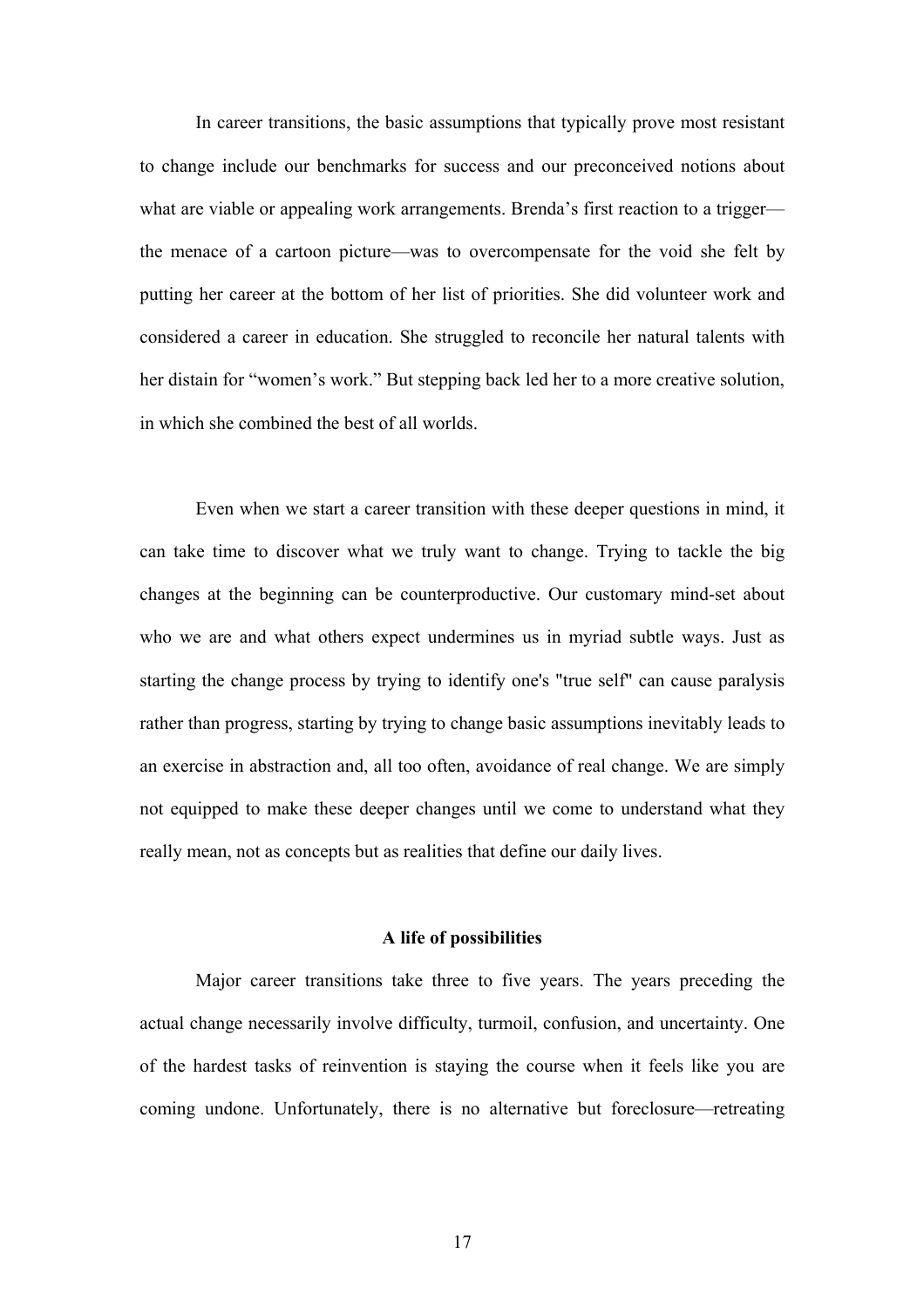from change either by staying put in the old or taking the wrong next job as Susan did at first. It takes a while to move from old to new.

The careers of most of the women in my study are still evolving. After two years with brokerage firm that opened the door to her financial career, June was recruited by a top Wall Street firm. In her new position she now has the means practice her teaching vocation: she has reinvented her job as financial consultant to include financial planning seminars, educational experiences for her clients and television commentary on market reactions. Even more important to her is the "holistic" character of her new life: "everywhere I go with the children, their schools, their field trips, can and sometimes does lead to more business. All is joined together. There is no pull between the life of the mind and the life of the heart."

Today, Susan is working with the largest UK consulting firm that specializes in charities. She envisions continuing her career in the non-profit sector recognizes that she is likely to move from back and forth from independent contracting to traditional employment and from consulting to line work, and has this to say: "All I hope is that I never again make the mistake of jumping before giving myself the chance to explore what I really want to do."

After two years in partnership with a more established agent, Brenda has founded her own literary agency and moved backed to the city where she grew up. Her conclusion: "Being an agent gives me a complete career and a complete life. There's no trade-off. Sure, I get busy and, of course, on any given task, I have to decide what comes first, my job or my life. My life is more enjoyable all around. It's

18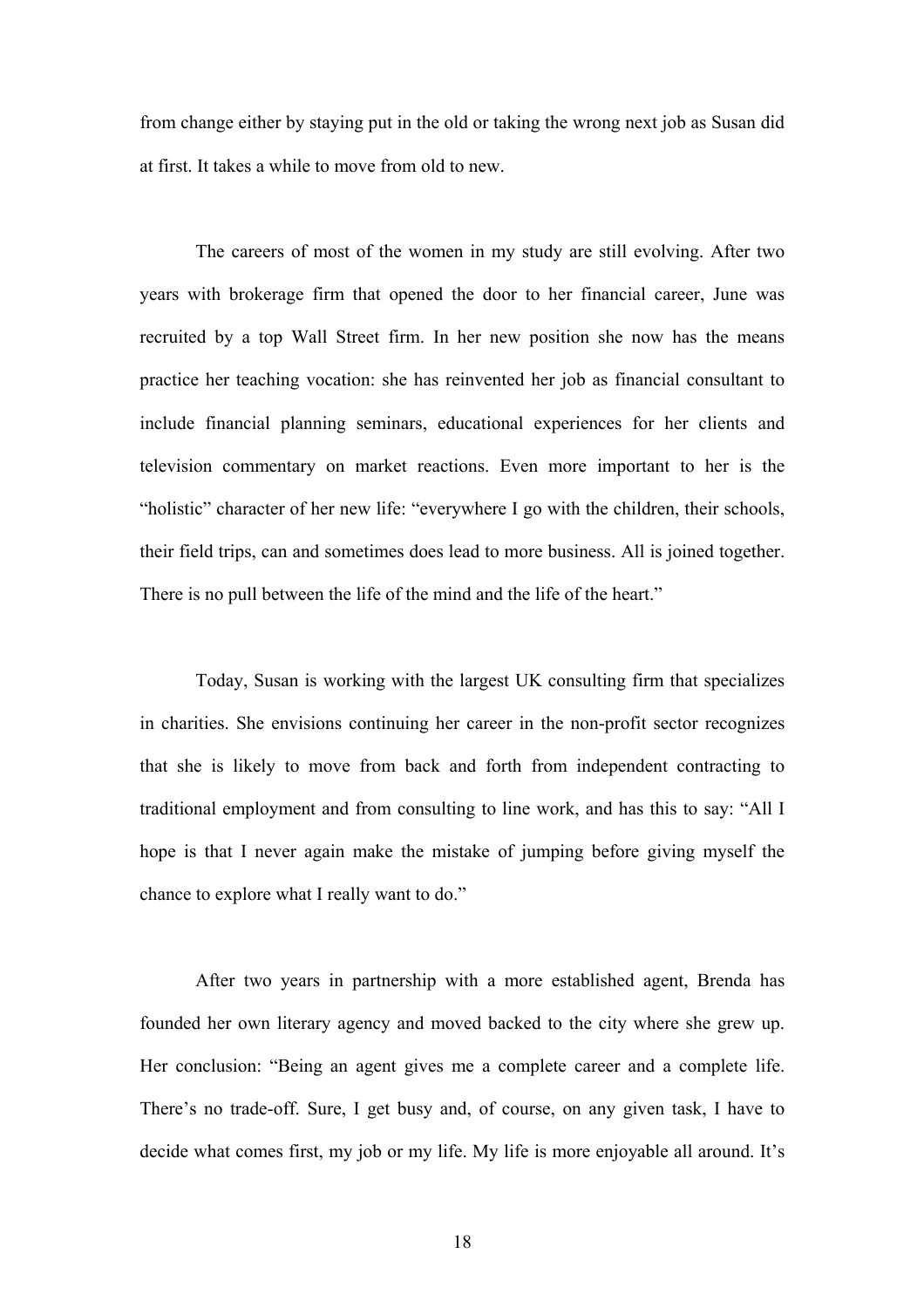not just about work versus personal life. It's about 'What's my voice? Can I be creative? Am I just a corporate drone? Do I just exist as a thank-you in people's prefaces? Am I a writer?' If someone were to draw that cartoon of me now, what would I tell the artist about myself? Lots: arts boards, philanthropy, a dog, a great marriage, a Jewish faith, Pilates, dance class . . ."

Most of us know what we are trying to escape: the lockstep of a narrowly defined career, inauthentic or unstimulating work, numbing corporate politics, a lack of time for life outside work. But finding an alternative that truly fits, like findings one's mission in life, is not a problem that can be solved overnight. It takes time. Whether we feel closer to June Prescott, who struggled to leave the literary life she had so loved as younger woman or Susan Fontaine who lost her way following the logic of a "good MBA career," there is no substitute for constant exploration. We don't find ourselves in a blinding flash of insight, and we neither do we change overnight. We learn by doing, and each new experience is part answer and part question. Whatever the first step, the process gradually changes the nature of what we know and what we seek to learn. Transformation happens less by grand design or careful strategy than by the ongoing experiments that enhance our capacity to become the myriad possibilities that define us.

## **About the Research**

My research, reported in Working Identity: Unconventional Strategies for Reinventing Your Career (HBS press, 2003) is an in-depth study of 39 managers and professionals who changed, or were in the process of trying to change, careers. After interviewing dozens of people making a range of different career moves, I settled on a